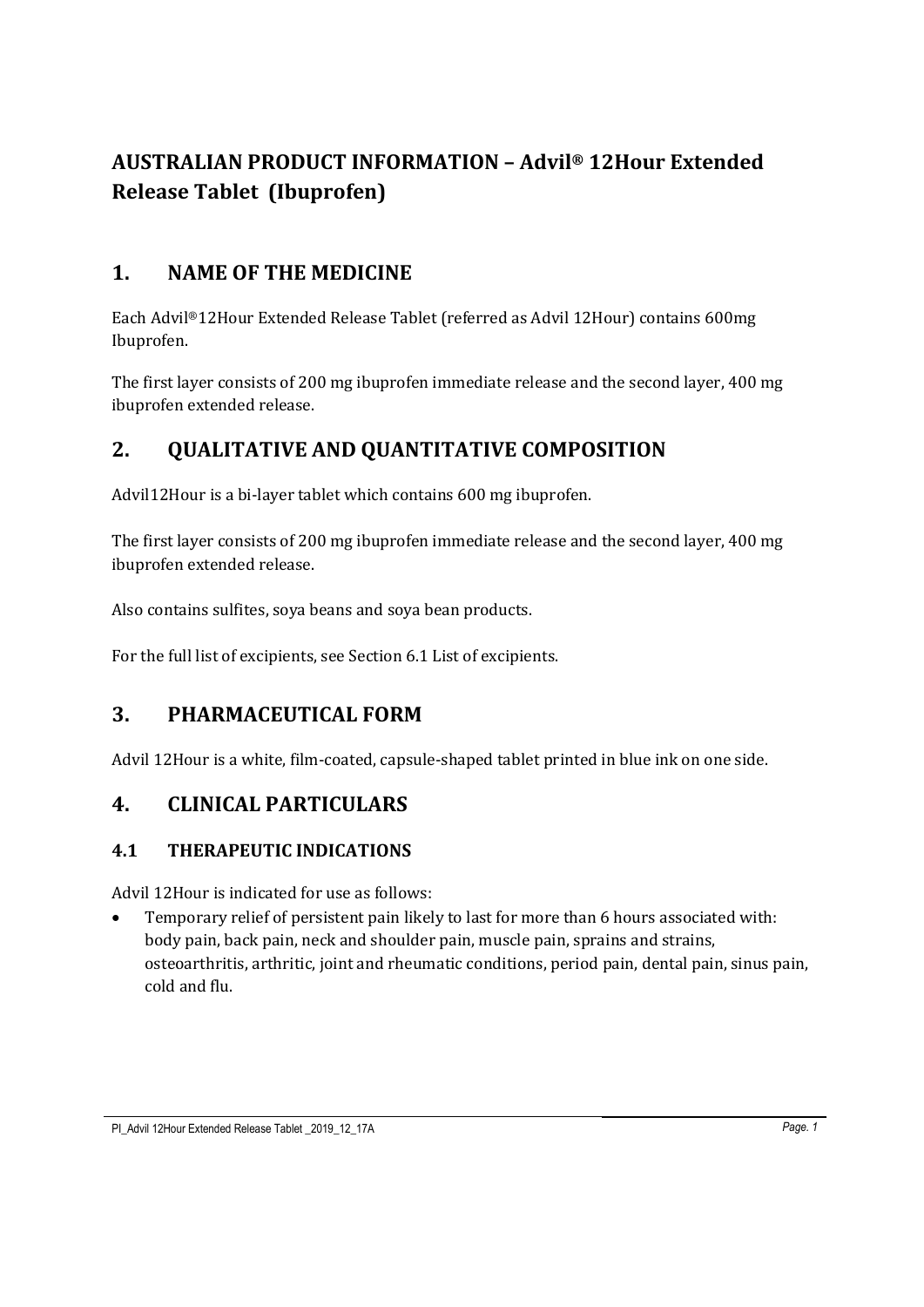## **4.2 DOSE AND METHOD OF ADMINISTRATION**

#### Adults and children 12 years and over:

Take 1 tablet every 12 hours while symptoms persist. Swallow tablet whole with water - do not crush, chew, split or dissolve.

## **Do not take more than 1 tablet at a time. Do not exceed 2 tablets in 24 hours. Do not give this product to children under 12 years of age.**

Advil 12Hour should not be used for more than a few days at a time unless on medical advice, in which case the patient should be reviewed regularly with regards to efficacy, risk factors and ongoing need for treatment.

Patient should be advised to stop use of this medicine and consult a doctor if pain worsens or lasts for more than a few days.

If the pain usually lasts less than 6 hours or pain is expected to last less than 6 hours, Advil 12Hour should not be used. It is recommended to use regular Advil tablets or Advil liquid capsules.

## **4.3 CONTRAINDICATIONS**

Advil 12Hour is contraindicated for use in:

- Patients with known hypersensitivity or idiosyncratic reaction to ibuprofen (or any of the other ingredients in the product).
- Patients with known hypersensitivity to aspirin and other NSAIDs.
- Patients with asthma that is aspirin or NSAID sensitive.
- Patients with active or previous history of gastrointestinal bleeding or ulceration.
- Pregnant women or women who are trying to become pregnant (see Precautions 'Use in pregnancy').
- Patients with renal impairment.
- Patients with heart failure.
- Patients with severe liver impairment.
- Patients undergoing treatment of perioperative pain in setting of coronary artery bypass surgery (CABG).

Advil 12Hour should not be taken with other products containing ibuprofen or with other antiinflammatory medicines.

Refer to 'Interactions with other medicines' for additional information.

PI\_Advil 12Hour Extended Release Tablet \_2019\_12\_17A *Page. 2*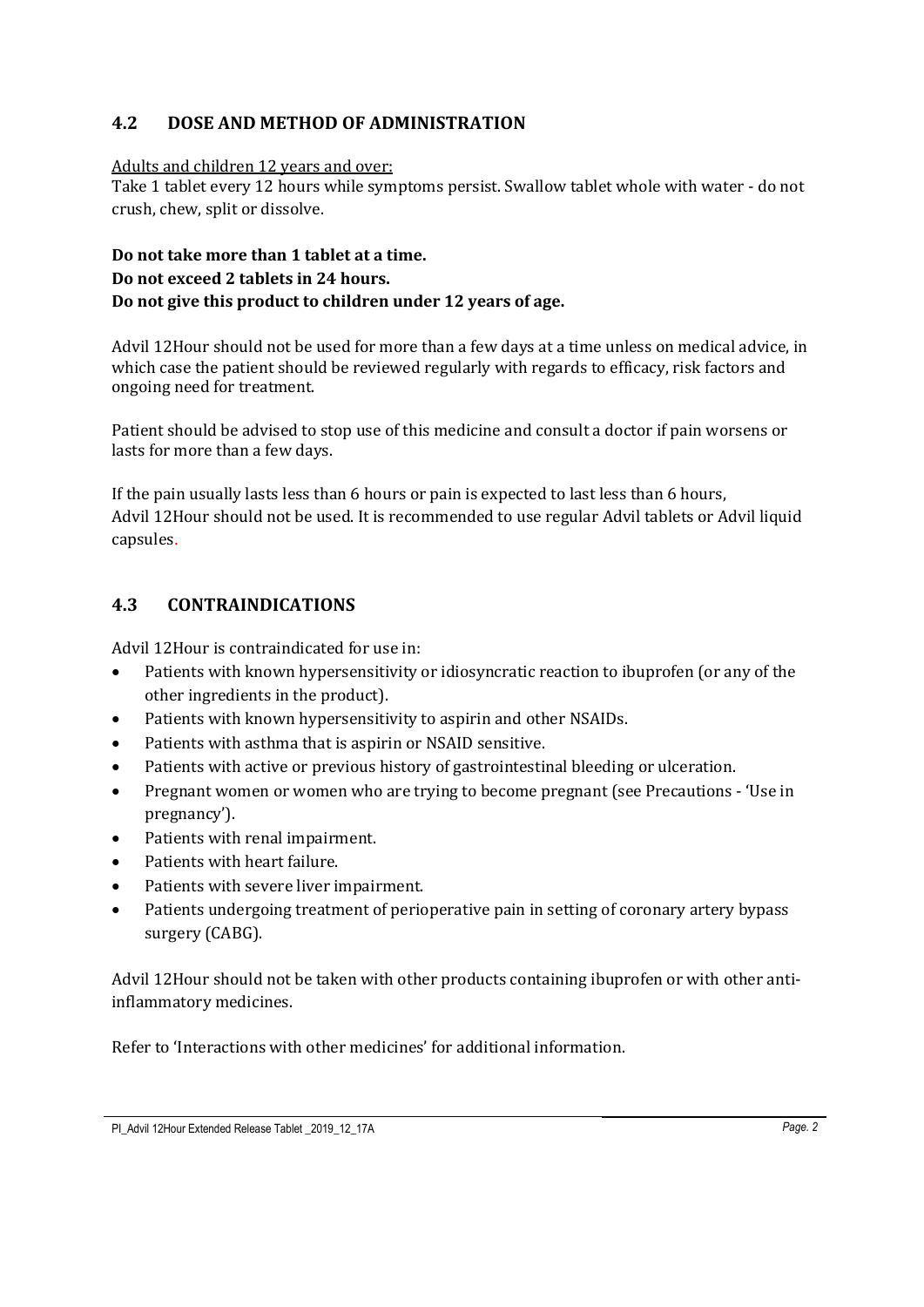### **4.4 SPECIAL WARNINGS AND PRECAUTIONS FOR USE**

Advil 12Hour should be used with caution in:

- Patients with asthma.
- Patients with cardiac impairment or hypertension (see 'Precautions Cardiovascular and cerebrovascular effects').
- Patients with hepatic impairment (see 'Precautions Hepatic').
- Patients taking other products containing aspirin and salicylates.

Ibuprofen may cause severe allergic reactions including skin reddening, rash, or blisters. Patients should be advised to stop use and immediately contact a doctor if these symptoms are observed.

Ibuprofen may cause a patient to vomit blood or have bloody or black stools. Patients should be advised to stop use and contact a doctor immediately if these symptoms are observed.

Side effects may be minimised by using this medicine for the shortest duration necessary to control symptoms.

Excessive or prolonged use can be harmful and increase the risk of heart attack, stroke or liver damage.

Use with caution in the elderly (see 'Use in the elderly').

Refer to 'Interactions with other medicines and other forms of interactions' for additional information.

## **Identified precautions**

#### **Cardiovascular and cerebrovascular effects**

Observational studies have indicated that NSAIDs may be associated with an increased risk of serious cardiovascular events, including myocardial infarction and stroke, which may increase with dose or duration of use.

Patients with cardiovascular disease, history of atherosclerotic cardiovascular disease or cardiovascular risk factors may also be at greater risk.

Patients should be advised to remain alert for such cardiovascular events, even in the absence of previous cardiovascular symptoms. Patients should be informed about signs and/or symptoms of serious cardiovascular toxicity and the steps to take if they occur.

PI\_Advil 12Hour Extended Release Tablet \_2019\_12\_17A *Page. 3*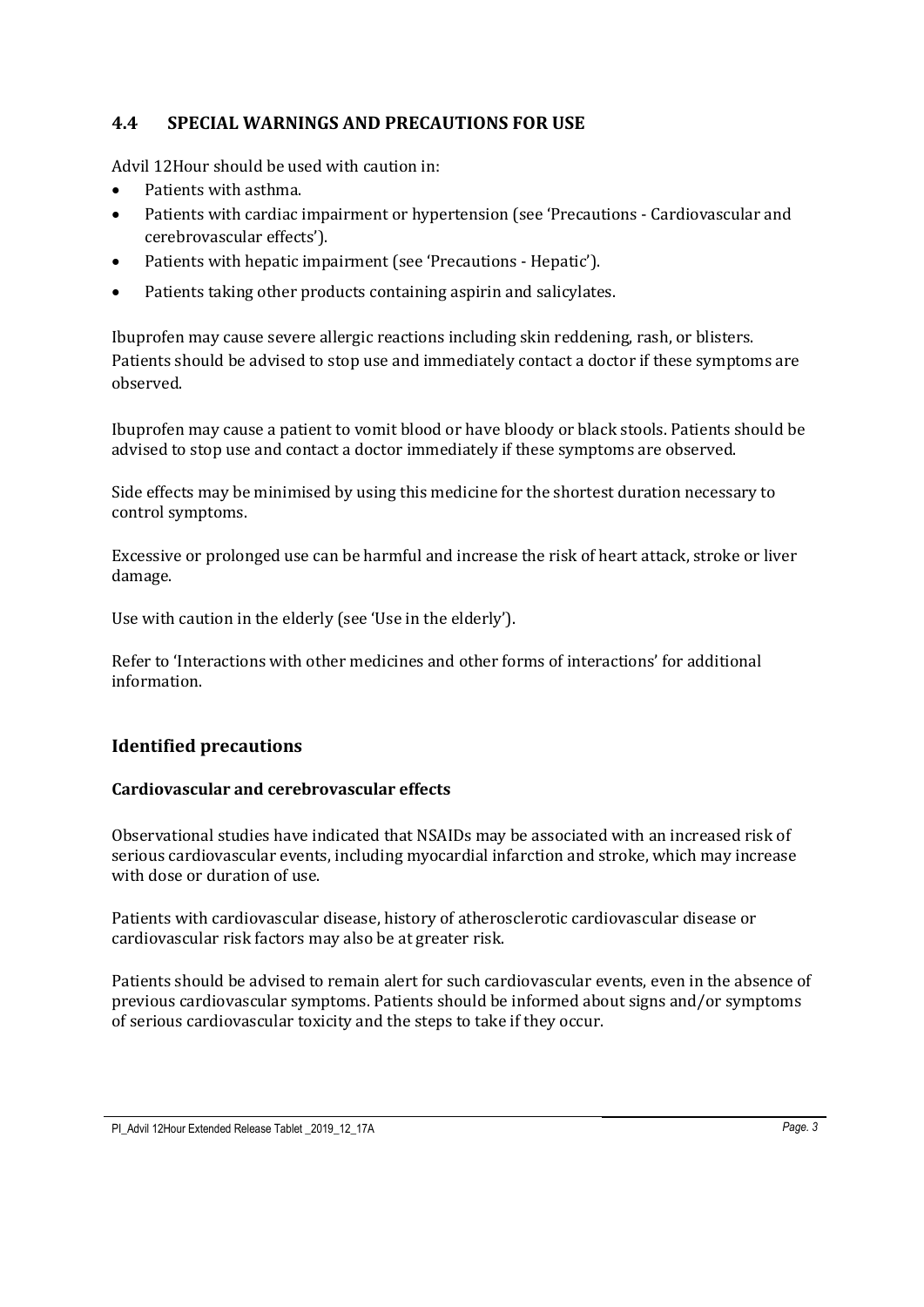Fluid retention, hypertension and oedema have been reported in association with NSAID therapy. Patients taking antihypertensives with NSAIDs may have an impaired antihypertensive response.

Advil 12Hour should be used with caution in patients with hypertension (see also 'Contraindications' – heart failure).

#### **Use in hepatic impairment**

As with other NSAIDs, elevations of one or more liver function tests may occur in up to 15% of patients. These abnormalities may progress, may remain essentially unchanged or may resolve with continued therapy. Meaningful elevations (three times the upper limit of normal) of ALT or AST occurred in controlled clinical trials in less than 1% of patients.

Patients should be advised to remain alert for hepatotoxicity and be informed about the signs and/or symptoms of hepatotoxicity (e.g. nausea, fatigue, lethargy, pruritus, jaundice, abdominal tenderness in the right upper quadrant and "flu-like" symptoms).

#### **Use in renal impairment**

No data available.

#### **Use in the elderly**

Ibuprofen should not be taken by adults over the age of 65 without careful consideration of comorbidities and co-medications because of an increased risk of adverse effects, in particular heart failure, gastro-intestinal ulceration and renal impairment (see also 'Contraindications' – renal impairment, heart failure).

### **Paediatric use**

Advil 12Hour is not indicated for children <12 years of age.

### **Effects on laboratory tests**

See section 4.8 Adverse effects (undesirable effects)

## **4.5 INTERACTIONS WITH OTHER MEDICINES AND OTHER FORMS OF INTERACTIONS**

The following interactions with ibuprofen have been noted:

- Other NSAIDs.
- Anticoagulants, including warfarin ibuprofen interferes with the stability of INR and may increase risk of severe bleeding and sometimes fatal haemorrhage, especially from the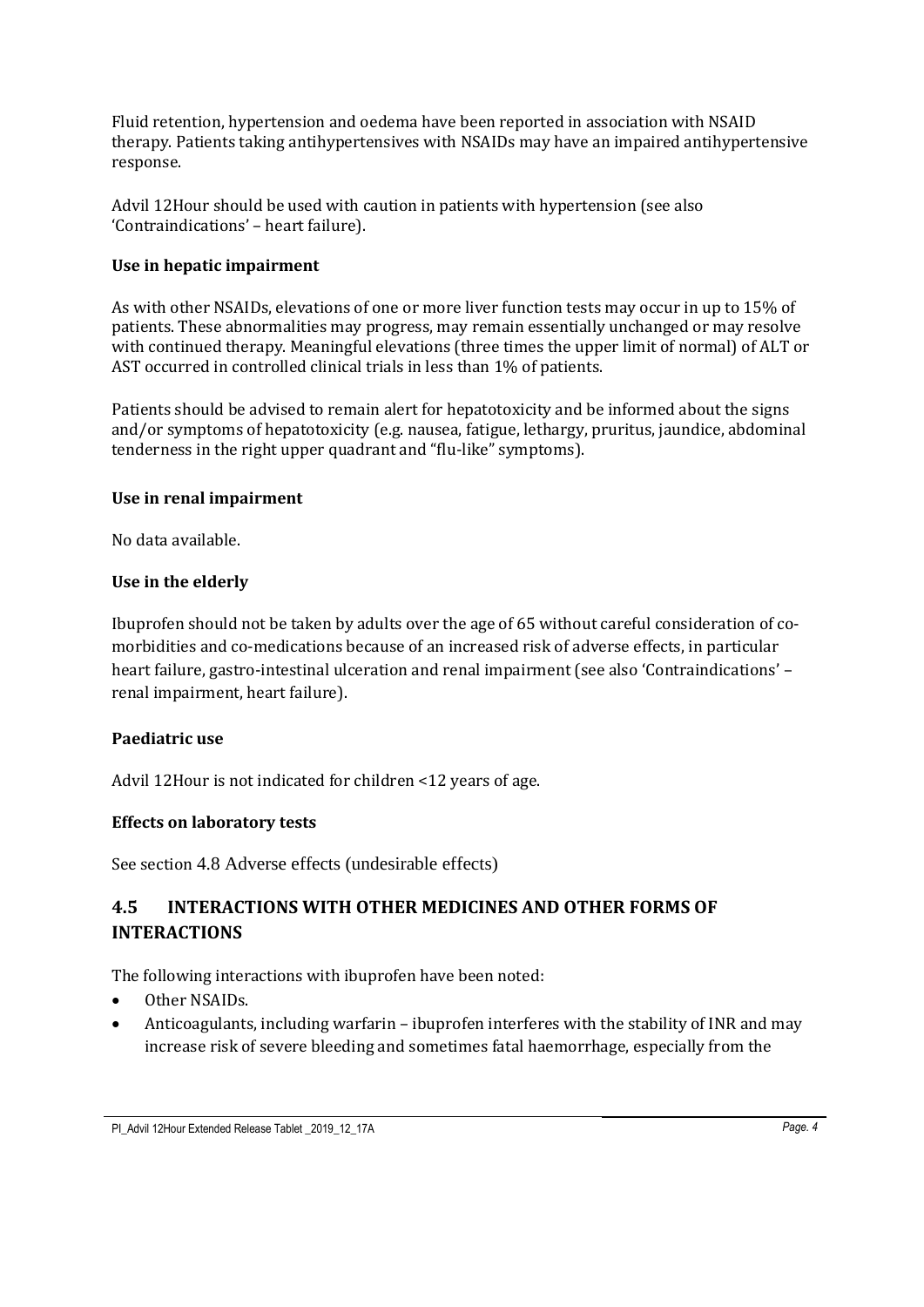gastrointestinal tract. Ibuprofen should only be used in patients taking warfarin if absolutely necessary and they must be closely monitored.

- Ibuprofen may decrease renal clearance and increase plasma concentration of lithium.
- Ibuprofen may reduce the anti-hypertensive effect of ACE inhibitors, beta-blockers and diuretics and may cause natriuresis and hyperkalaemia in patients under these treatments.
- Ibuprofen reduces methotrexate clearance.
- Ibuprofen may increase the plasma levels of cardiac glycosides.
- Ibuprofen may increase the risk of gastrointestinal bleeding especially if taken with corticosteroids.
- Ibuprofen may prolong bleeding time in patients treated with zidovudine.
- Ibuprofen may also interact with probenecid, antidiabetic medicines and phenytoin.
- Ibuprofen may decrease the benefit of aspirin taken for heart attack or stroke.
- Ibuprofen may increase the risk of gastrointestinal bleeding if combined with selective serotonin reuptake inhibitors (SSRIs).

## **4.6 FERTILITY, PREGNANCY AND LACTATION**

### **Effects on fertility**

No data available.

## **Use in pregnancy – Pregnancy Category C**

Drugs which, owing to their pharmacological effects, have caused or may be suspected of causing, harmful effects on the human fetus or neonate without causing malformations. These effects may be reversible. Accompanying texts should be consulted for further details.

Advil 12Hour should not be used in pregnant women or women who are trying to become pregnant.

Ibuprofen inhibits prostaglandin synthesis and, when given during the latter part of a pregnancy, may cause closure of the fetal ductus arteriosus, fetal renal impairment, inhibition of platelet aggregation and may delay labour and birth.

Data from epidemiological studies suggest an increased risk of spontaneous abortion after use of prostaglandin synthesis inhibitors in early pregnancy. In animals, administration of prostaglandin synthesis inhibitors has been shown to result in increased pre- and postimplantation loss.

Reproductive studies conducted in animals did not demonstrate evidence of developmental abnormalities. However, animal reproduction studies are not always predictive of human response. There are no adequate and well-controlled studies in pregnant women.

PI\_Advil 12Hour Extended Release Tablet \_2019\_12\_17A *Page. 5*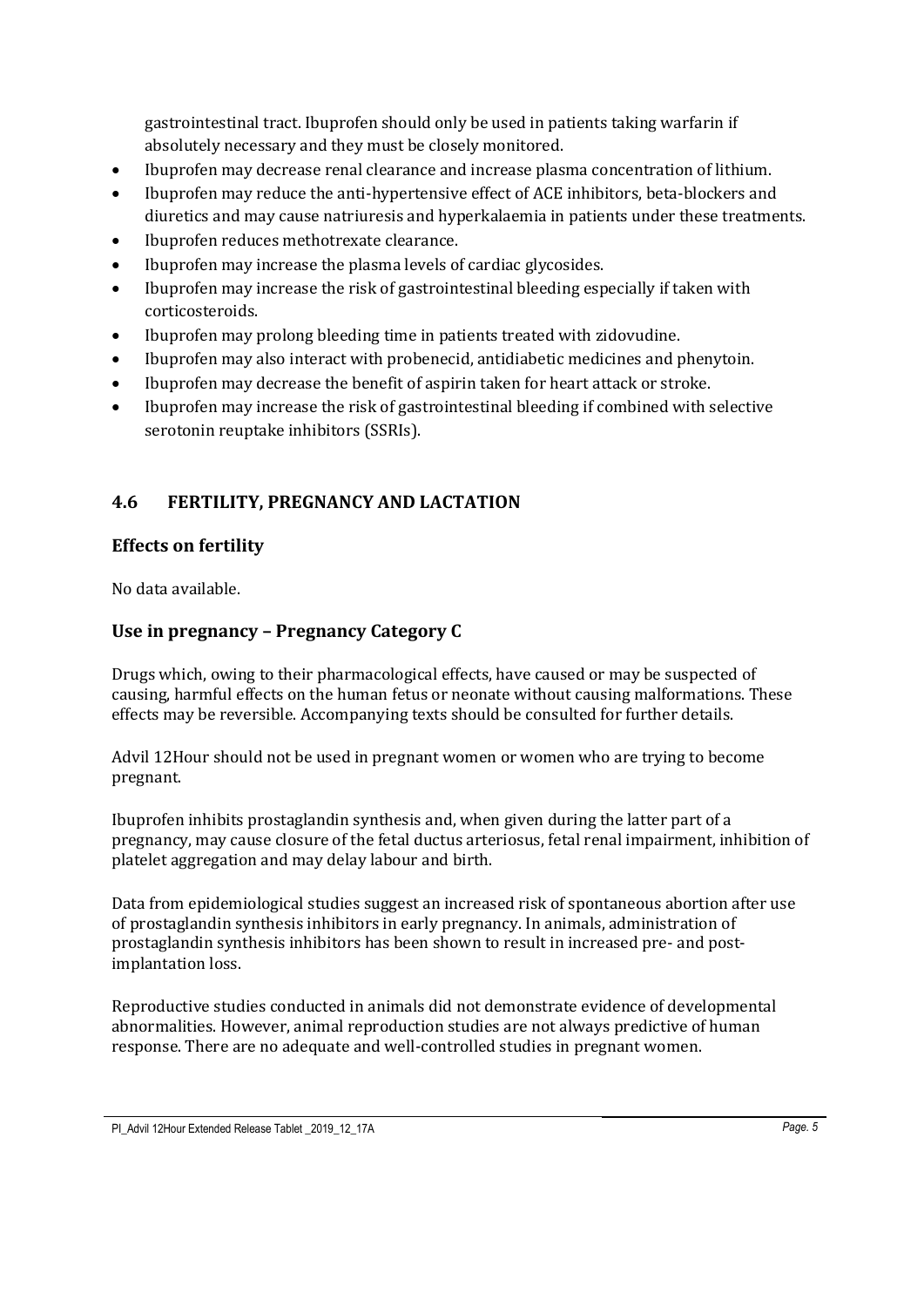### **Use in lactation.**

Ibuprofen appears in breast milk in very low concentrations and is unlikely to affect the breast fed infant adversely.

### **4.7 EFFECTS ON ABILITY TO DRIVE AND USE MACHINES**

No data available.

### **4.8 ADVERSE EFFECTS (UNDESIRABLE EFFECTS)**

The following adverse effects may be associated with the use of ibuprofen and are listed under their corresponding body system organ class:

- **Blood and lymphatic system disorders:** Agranulocytosis, anaemia, aplastic anaemia, haemolytic anaemia, leukopenia, thrombocytopenia.
- **Investigations:** Haematocrit decreased, haemoglobin decreased.
- **Eye disorders:** Visual disturbance.
- **Gastrointestinal disorders:** Dyspepsia, heartburn, nausea, loss of appetite, abdominal pain, abdominal pain upper, vomiting, haematemesis, abdominal distension, diarrhoea, Crohn's disease, colitis, constipation, flatulence, gastritis, gastrointestinal haemorrhage, gastrointestinal perforation, gastrointestinal ulcer, melena, mouth ulceration.
- **Nervous system disorders:** Dizziness, fatigue, headache, cerebrovascular accident.
- **Psychiatric disorders:** Nervousness.
- **Immune system disorders:** Hypersensitivity, anaphylactic reaction. Allergic reactions such as skin rash, itching, swelling of the face or breathing difficulties may occur, and these are usually transient and reversible on cessation of treatment.
- **Cardiac disorders:** Cardiac failure, myocardial infarction, angina pectoris. Fluid retention and in some cases oedema, these effects are rare at non-prescription doses.
- **Vascular disorders:** Hypertension.
- **Ear and labyrinth disorders:** Tinnitus, vertigo.
- **Hepatobiliary disorders:** Liver disorder, hepatic function abnormal, hepatitis, jaundice.
- **Infections and infestations:** Meningitis aseptic, meningitis.
- **Renal and urinary disorders:** Haematuria, interstitial nephritis, renal failure, nephrotic syndrome, proteinuria, renal papillary necrosis.
- **Respiratory, thoracic and mediastinal disorders:** Asthma, bronchospasm, dyspnoea, wheezing.
- **Skin and subcutaneous tissue disorders:** Angioneurotic oedema, dermatitis bullous, erythema multiforme, face oedema, rash, rash maculopapular, pruritus, purpura, Stevens-Johnson syndrome, urticaria. Rarely exfoliative dermatitis and toxic epidermal necrolysis have been reported with ibuprofen. Rare cases of photosensitivity.

PI\_Advil 12Hour Extended Release Tablet 2019 12 17A **Page. 6** Page. 6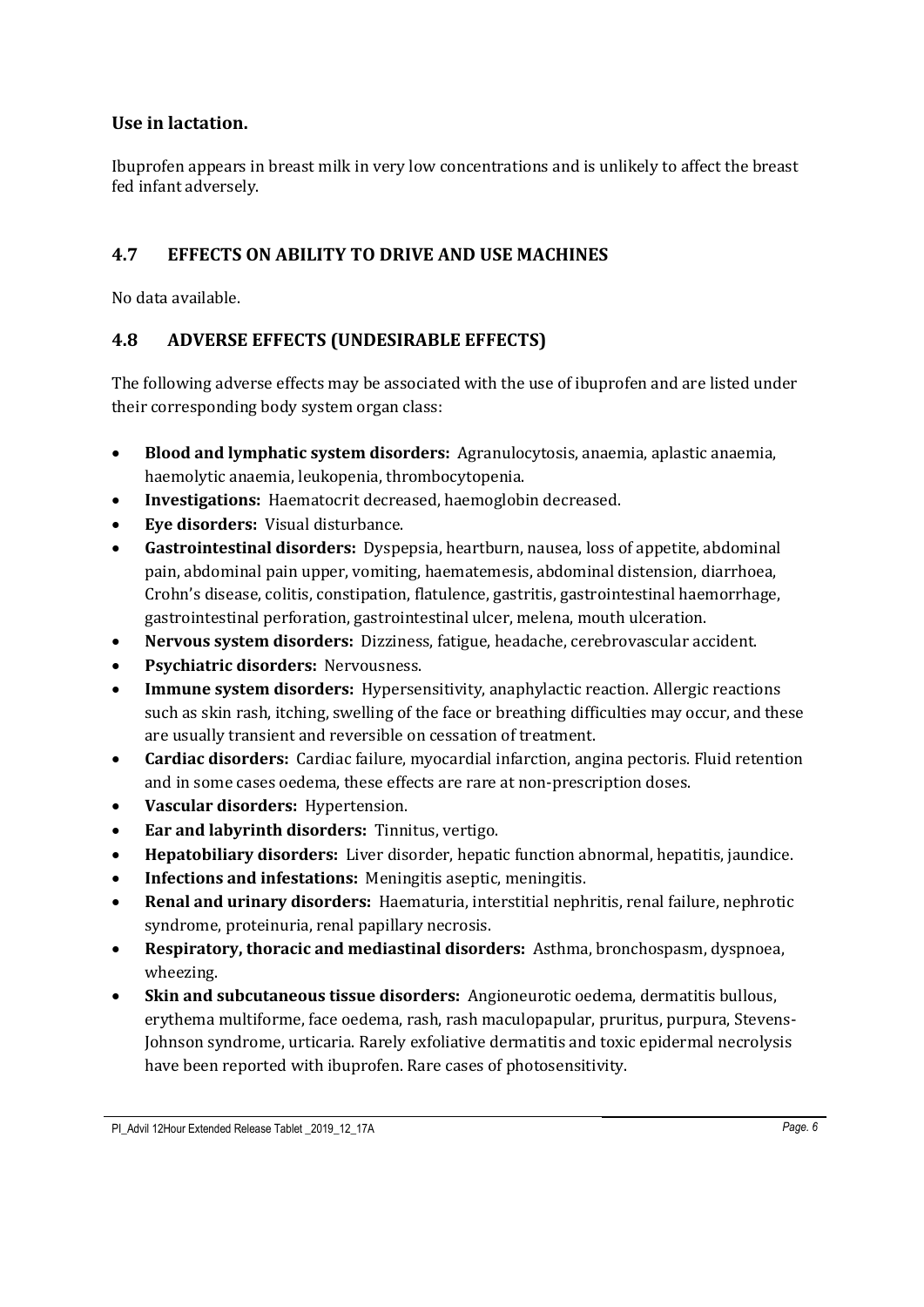• **General disorders and administration site conditions:** Oedema, swelling, peripheral oedema.

### **Reporting suspected adverse effects**

Reporting suspected adverse reactions after registration of the medicinal product is important. It allows continued monitoring of the benefit-risk balance of the medicinal product. Healthcare professionals are asked to report any suspected adverse reactions at [www.tga.gov.au/reporting-problems.](http://www.tga.gov.au/reporting-problems)

## **4.9 OVERDOSE**

The following signs and symptoms may be associated with ibuprofen overdose:

Ear and labyrinth disorders: Vertigo

Gastrointestinal disorders: Nausea, abdominal pain, vomiting

Hepatobiliary disorders: Hepatic function abnormal

Metabolism and nutrition disorders: Hyperkalaemia, metabolic acidosis

Nervous system disorders: Dizziness, somnolence, headache, loss of consciousness, convulsion

Renal and urinary disorders: Renal failure

Respiratory, thoracic and mediastinal disorders: Dyspnoea, respiratory depression

Vascular disorders: Hypotension

In case of overdose, immediately contact the Poisons Information Centre (in Australia, call 13 11 26; in New Zealand,call 0800 764 766) for advice.

# **5. PHARMACOLOGICAL PROPERTIES**

### **5.1 PHARMACODYNAMIC PROPERTIES**

#### **Mechanism of action**

Ibuprofen possesses analgesic, antipyretic and anti-inflammatory properties, similar to other non-steroidal anti-inflammatory drugs (NSAIDs). Its mechanism of action is unknown, but is

PI\_Advil 12Hour Extended Release Tablet \_2019\_12\_17A *Page. 7*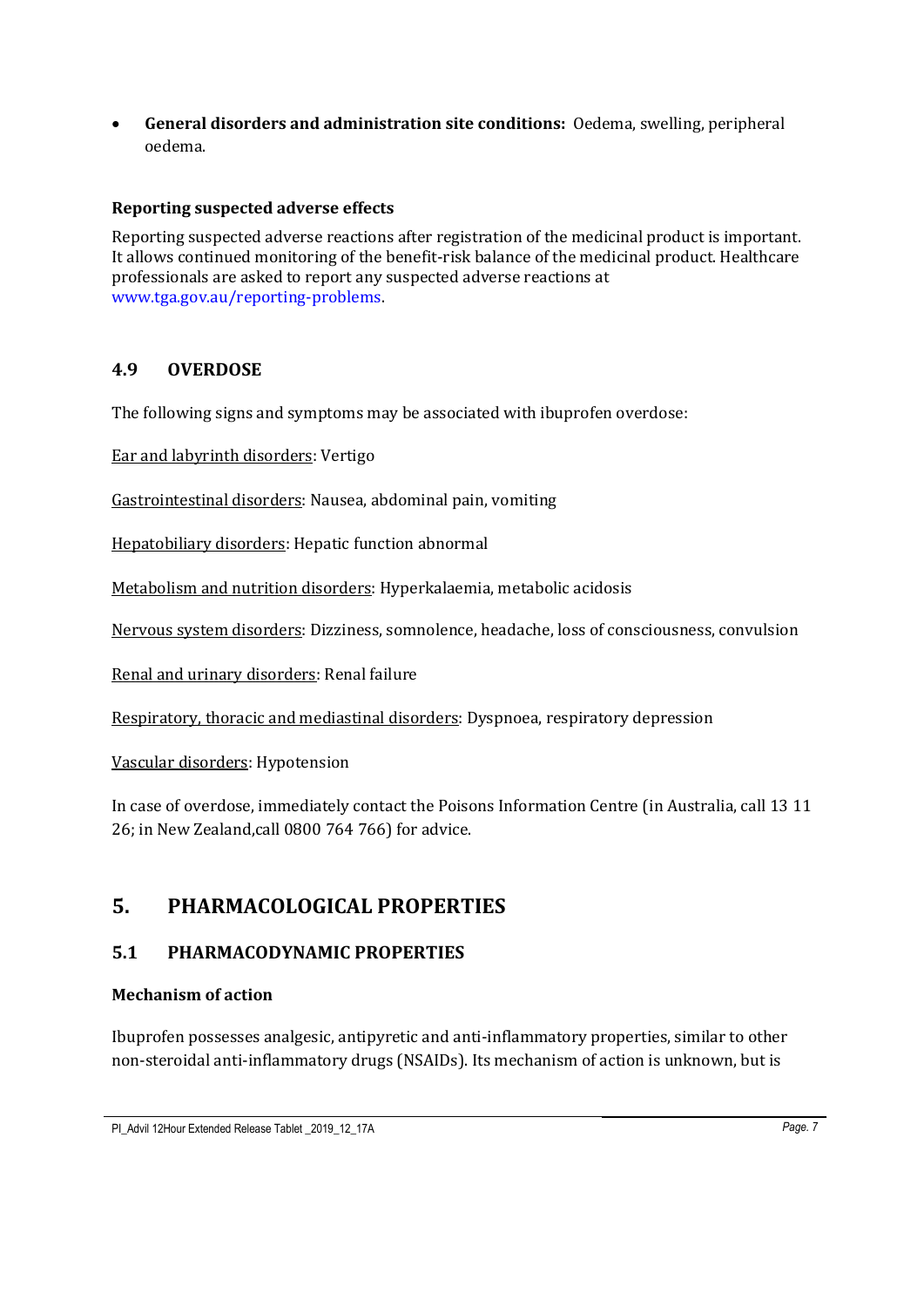thought to be through peripheral inhibition of cyclooxygenases and subsequent prostaglandin synthetase inhibition.

## **Clinical trials**

Clinical efficacy studies show that Advil 12Hour provides rapid onset of analgesia which is maintained for at least 12 hours after dosing in a model of dental pain, and that this efficacy is sustained over multiple doses.

The 2 studies, AK-09-07 (single dose) and AK-10-13 (multiple dose), providing efficacy information for Advil 12Hour were conducted using the post-surgical dental pain model. In this model, patients are recruited to receive study drug following surgical extraction of impacted third molars. In Study AK-10-13, subjects were to have had removal of at least 2 third molars, and in Study AK-09-07, subjects were to have had removal of 1 or 2 third molars. In both studies, at least 1 of the extracted molars was to have been a partial or full bony mandibular impaction.

The post-surgical dental pain model is widely used in post-operative analgesia studies. Results obtained with this model have been shown to compare favourably with those from other pain models (such as general surgery, obstetrics-gynecology surgery, and bunionectomy), and hence support the applicability of results using the post-surgical dental pain model across other pain states. The intensity of pain following dental surgery (third molar extraction) is consistent and well characterised, giving the model proven sensitivity for distinguishing analgesic efficacy over this time interval. In addition, the pain lasts for several days and, although limited, the available data from multiple-dose dental pain studies suggest that the model is adequately sensitive to separate active treatments from placebo on the second post-surgical day. These characteristics make the dental pain model suitable to evaluate both single and multiple-dose efficacy (up to 48 hours) of Advil 12Hour compared with placebo.

The efficacy results of studies AK-09-07 and AK-10-13 were consistent and the combined dataset showed a significantly favorable treatment benefit for Advil 12Hour compared with placebo for all of the efficacy endpoints analysed ( $p \leq 0.05$ ).

The individual study and combined data showed that Advil 12Hour provided significantly better efficacy compared to placebo throughout a 12-hour dosing interval, with higher mean Sum of Pain Relief and Pain Intensity Difference Scores (SPRID) at all time points (0-12, 0-4, 4-8 and 8- 12 hours) and a smaller proportion of subjects using rescue medication by 4, 8 and 12 hours  $(p \le 0.05)$ .

The median time to first use of rescue medication (i.e. duration of relief) was significantly longer  $(p \le 0.05)$  for the Advil 12Hour treatment group (>12 hours) compared with the placebo group (<2 hours).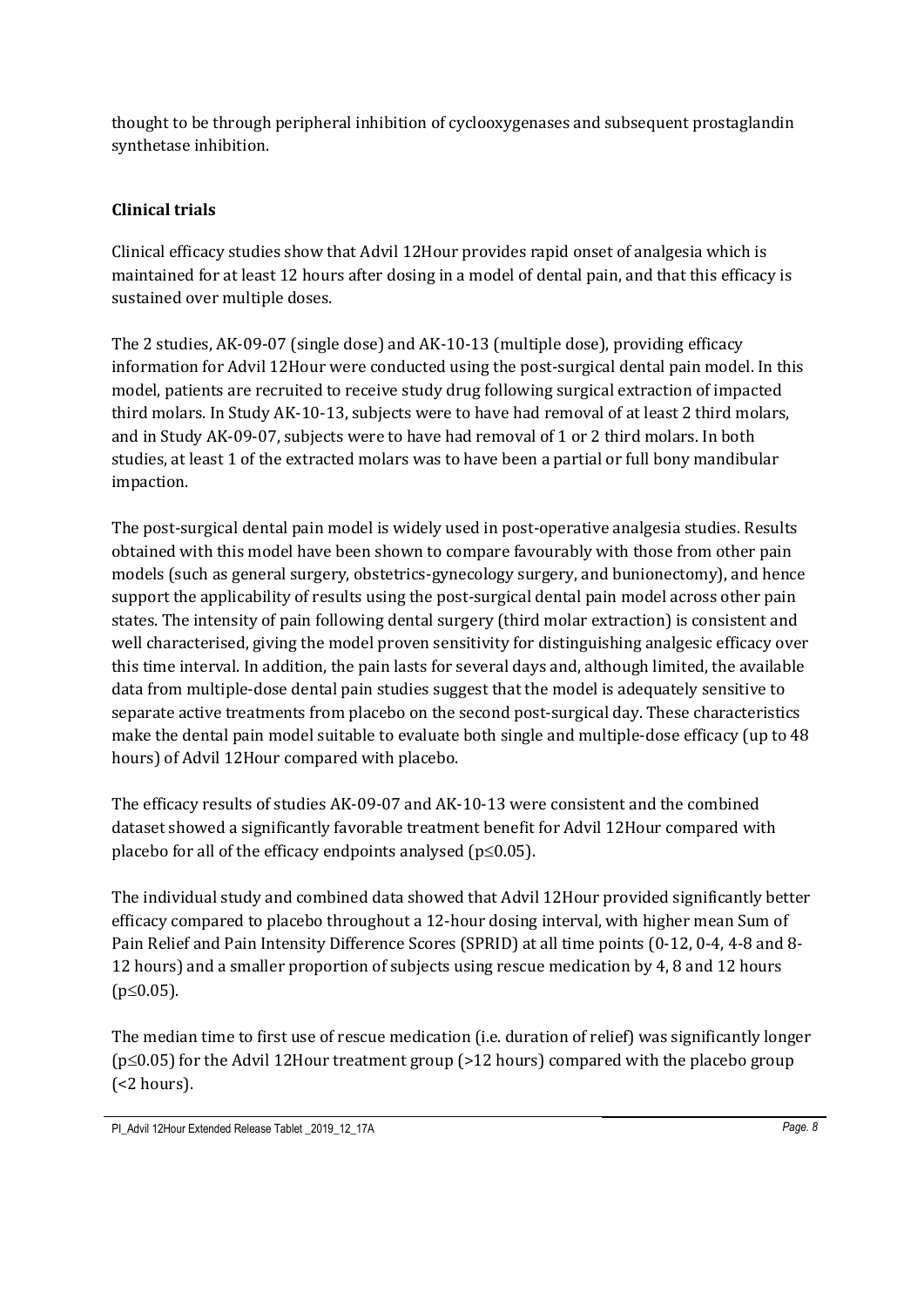The median times to onset of First Perceptible Relief Confirmed by Meaningful Relief (FPRC) and Meaningful Relief (MR) were significantly shorter ( $p \le 0.05$ ) for the Advil 12Hour treatment group (approximately 0.5 hours and 1.0 hour respectively) compared with the placebo group (>6 hours for both endpoints).

Pooled data up to 12 hours from the 2 efficacy studies demonstrate that significant analgesic efficacy of Advil 12Hour was achieved compared to placebo, for all endpoints analysed, at alltime points through 12 hours following the first dose, and in all subgroups analysed. The key end points are shown in the table below.

|                                                  | <b>Advil</b><br>$12$ Hour(N=163) | Placebo (N=81)             |           |            |                 |
|--------------------------------------------------|----------------------------------|----------------------------|-----------|------------|-----------------|
| Endpoint                                         | <b>Adjusted mean (SE)</b>        | <b>Adjusted mean (SE)</b>  | d         | p-value    | 95% CI (d)      |
| <b>SPRID 0-12 hours</b>                          | 47.01 (1.78)                     | 9.78(2.43)                 | 37.23     | $< 0.001*$ | 31.28,<br>43.18 |
| Endpoint                                         | <b>Weighted mean (SE)</b>        | <b>Weighted mean (SE)</b>  | d         | p-value    | 95% CI (d)      |
| <b>Proportion</b><br>requiring RM by 12<br>hours | 0.24(0.04)                       | 0.80(0.04)                 | $-0.56$   | $< 0.001*$ | $-0.67, -0.44$  |
| Endpoint                                         | <b>Median time (hours)</b>       | <b>Median time (hours)</b> | <b>HR</b> | p-value    | 95% CI          |
| Time to RM                                       | >12                              | 1.67                       | 0.143     | $< 0.001*$ | 0.09, 0.22      |
| Time to FPRC                                     | 0.48                             | >6                         | 6.82      | $< 0.001*$ | 4.20, 11.06     |
| Time to MR                                       | 1.02                             | >6                         | 7.99      | $< 0.001*$ | 4.90, 13.01     |

### **Key Endpoints in Studies AK-09-07 and AK-10-13 Combined (ITT Subjects)**

\*=Statistically significant at 0.05 level.

ITT=Intent-to-treat; N=Total number of subjects; SE=Standard Error; d= Treatment difference based on adjusted/weighted means; CI=Confidence Interval; HR=Hazard Ratio; SPRID= Sum of Pain Relief and Pain Intensity Difference Scores; RM=Rescue Medication; FPRC=First Perceptible Relief Confirmed by Meaningful Relief; MR=Meaningful Relief.

Taken together with the pharmacokinetic data demonstrating the bioequivalence of Advil 12Hour to 3 x 200 mg ibuprofen immediate release tablets, these efficacy data support the dosing recommendation of one Advil 12Hour tablet every 12 hours (with a maximum daily dose of two tablets or 1200 mg) for the relief of pain lasting for more than 6 hours.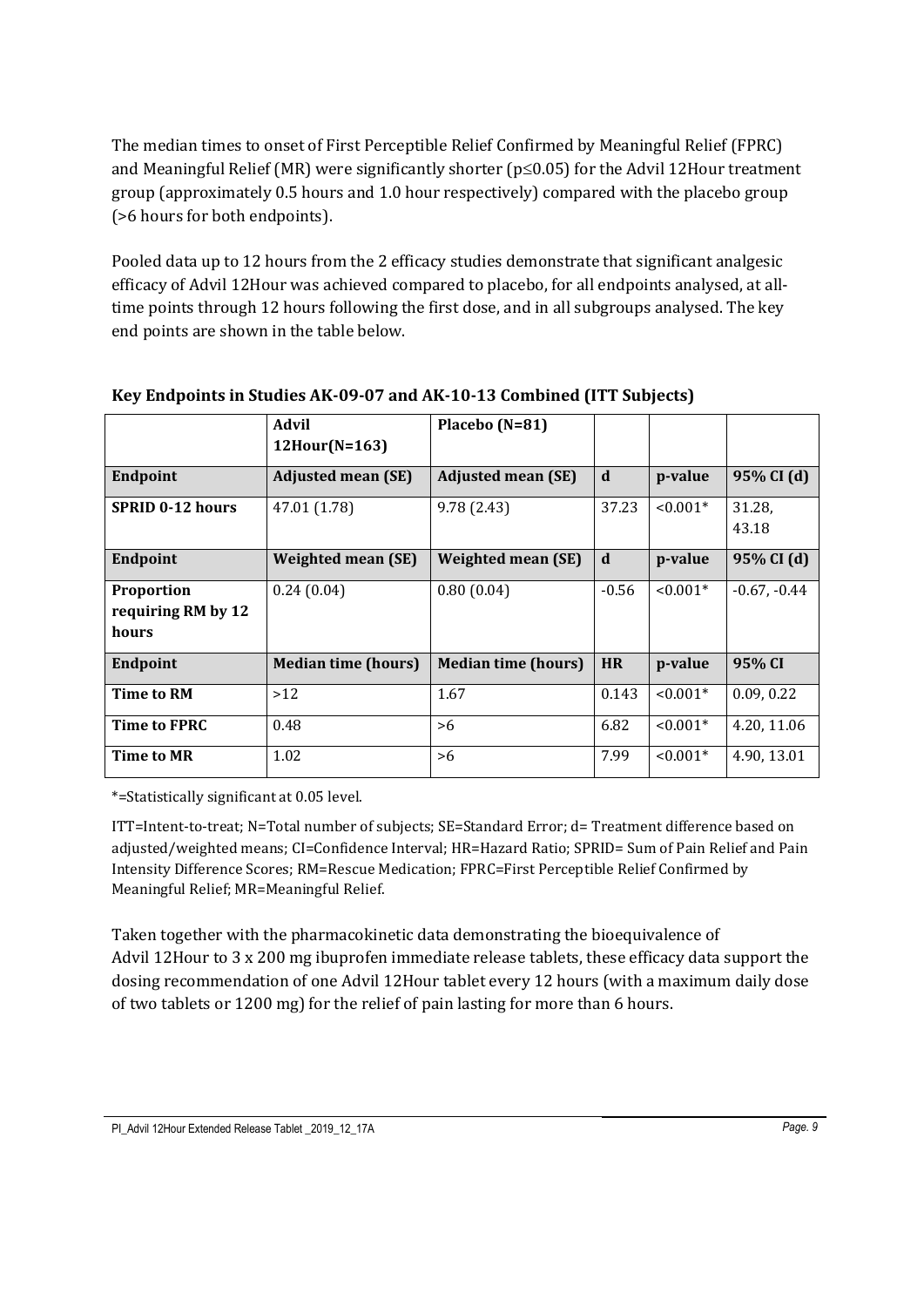## **5.2 PHARMACOKINETIC PROPERTIES**

Ibuprofen is well absorbed from the gastrointestinal tract. It is highly bound (90-99%) to plasma proteins and is extensively metabolised to inactive compounds in the liver, mainly by glucuronidation. Both the inactive metabolites and a small amount of unchanged ibuprofen are excreted rapidly and completely by the kidney, with 95% of the administered dose eliminated in the urine within four hours of ingestion. The elimination half-life of ibuprofen is in the range of 1.9 to 2.2 hours.

Pharmacokinetic (PK) study (AK-10-10) was conducted to determine the rate and extent of absorption of ibuprofen in normal healthy subjects from a single dose of Advil 12Hour administered under fasted conditions compared to 3 single doses of ibuprofen 200 mg immediate release (IR) tablets (administered every 4 hours; first dose in the fasted state). This study also evaluated the PK profile of Advil 12Hour in the fed state (following a high fat meal). The PK results obtained demonstrate that the rate  $(C_{\text{max}})$  and overall extent (AUC) of absorption of ibuprofen from Advil 12Hour in the fasted state were bioequivalent to ibuprofen 200 mg IR tablets administered every 4 hours. The results also indicated that the overall extent (AUC) of ibuprofen absorption from the Advil 12Hour was bioequivalent in the fed and fasted state, but the rate of absorption  $(C_{\text{max}})$  was slower in the presence of food.

Pharmacokinetic study (AK-10-12) was a multiple dose PK study conducted in normal healthy subjects to compare the PK profile of Advil 12Hour versus ibuprofen 200 mg immediate release tablets at steady state, i.e., after 4 days of dosing. The results of this study demonstrate that the rate and extent of ibuprofen absorption from Advil 12Hour is bioequivalent to ibuprofen 200 mg immediate tablets after multiple doses of both formulations, i.e., there is no drug accumulation with multiple doses of Advil 12Hour.

## **5.3 PRECLINICAL SAFETY DATA**

### **Genotoxicity**

No data available.

### **Carcinogenicity**

No data available.

## **6. PHARMACEUTICAL PARTICULARS**

### **6.1 LIST OF EXCIPIENTS**

Advil 12Hour also contains the following inactive ingredients: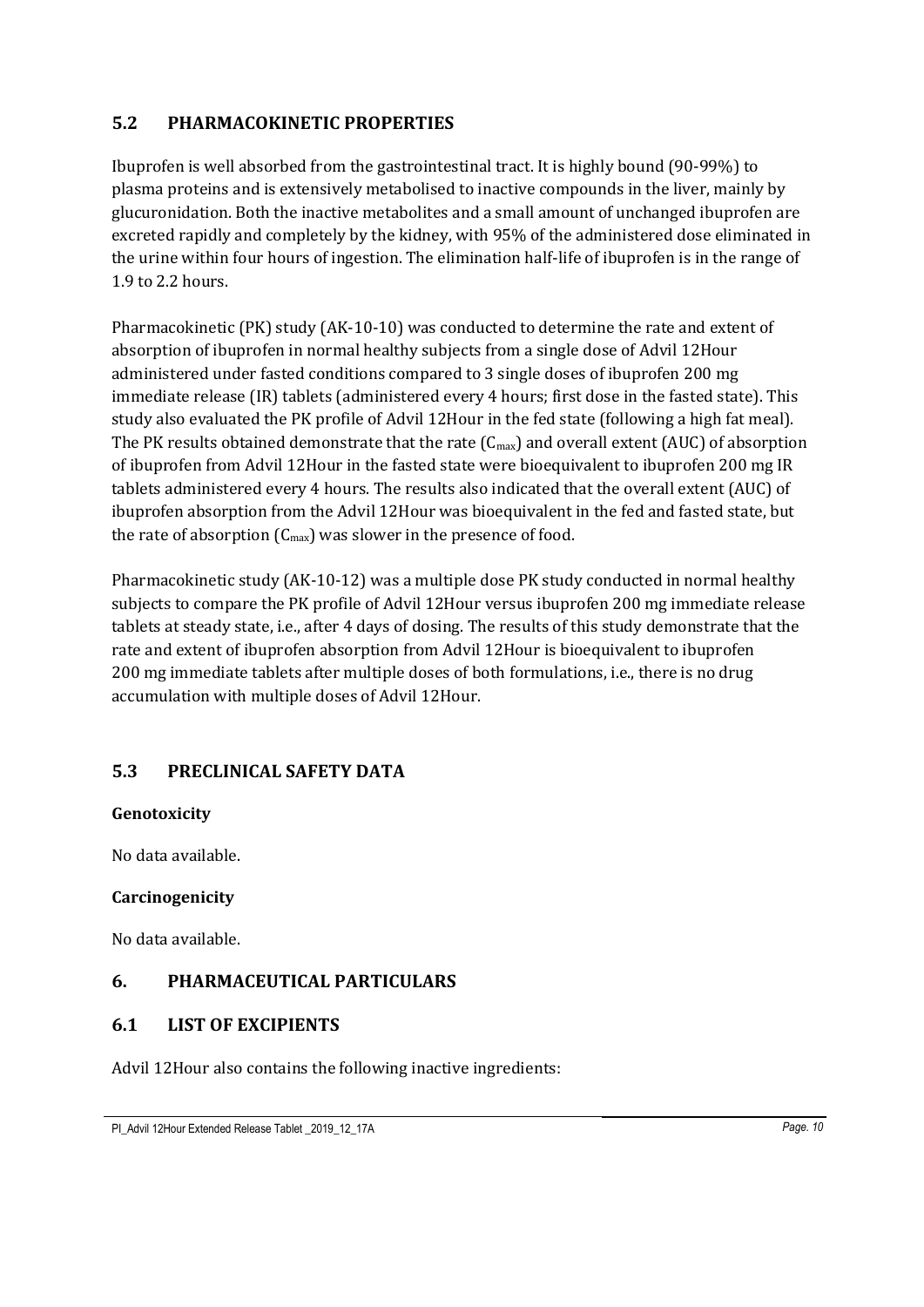Carnauba wax, colloidal anhydrous silica, maize starch, croscarmellose sodium, hypromellose, microcrystalline cellulose, polydextrose, macrogol 400, pregelatinised maize starch, sodium lauryl sulfate, stearic acid, titanium dioxide, pharmaceutical ink (Opacode WB Blue NS-78- 10521).

## **6.2 INCOMPATIBILITIES**

Incompatibilities were either not assessed or not identified as part of the registration of this medicine.

## **6.3 SHELF LIFE**

In Australia, information on the shelf life can be found on the public summary of the Australian Register of Therapeutic Goods (ARTG). The expiry date can be found on the packaging.

## **6.4 SPECIAL PRECAUTIONS FOR STORAGE**

Store below 25°C. Keep out of reach of children.

## **6.5 NATURE AND CONTENTS OF CONTAINER**

Advil 12Hour tablets are packaged in a unit dose blister system.

## **Pack sizes**

1 tablet (professional sample) 8 tablets 12 tablets 14 tablets 16 tablets 24 tablets 25 tablets 28 tablets 32 tablets

Not all presentations may be marketed.

## **6.6 SPECIAL PRECAUTIONS FOR DISPOSAL**

In Australia, any unused medicine or waste material should be disposed of by taking to your local pharmacy.

PI\_Advil 12Hour Extended Release Tablet \_2019\_12\_17A *Page. 11*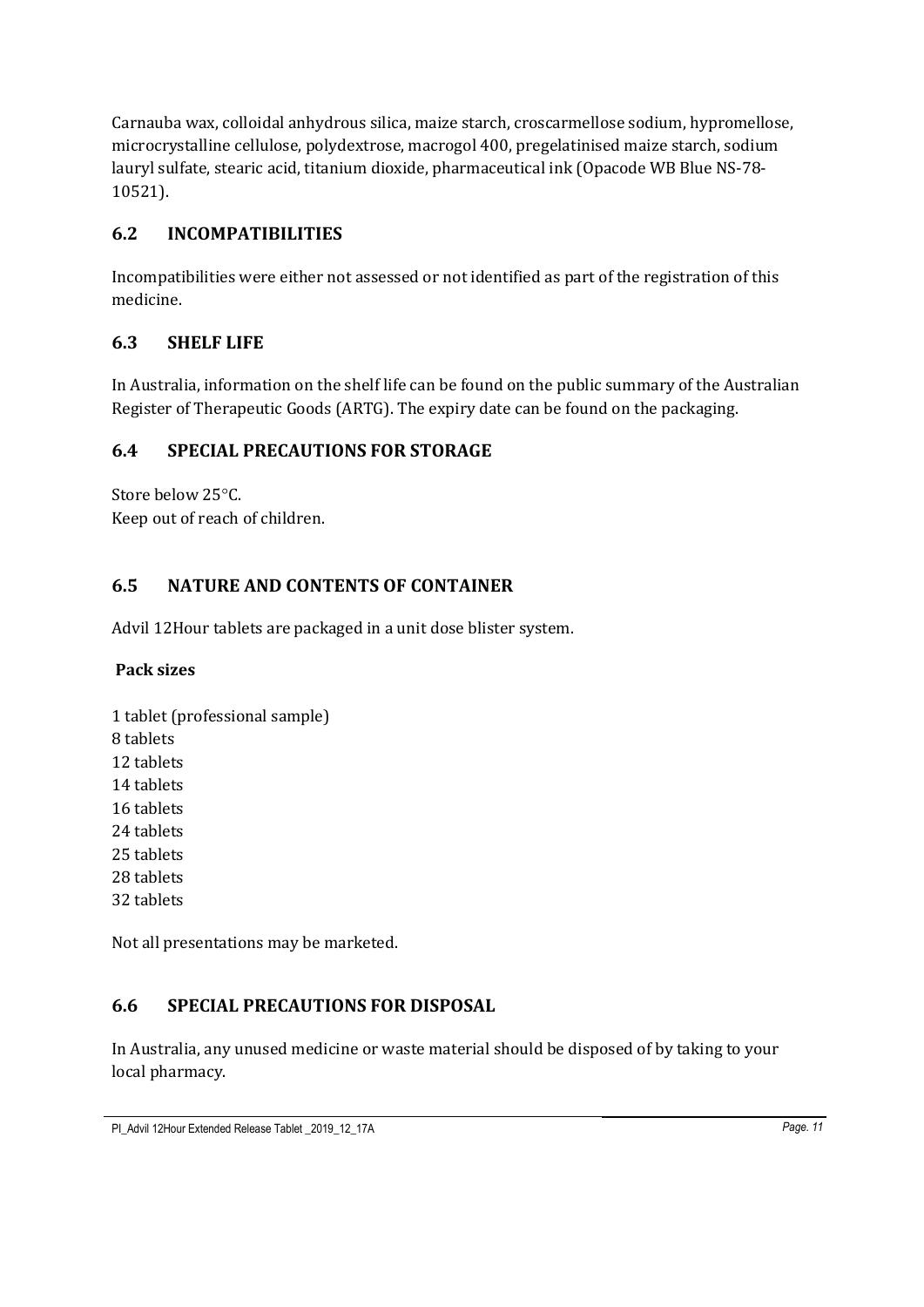# **6.7 PHYSICOCHEMICAL PROPERTIES**

### **Chemical structure**

Ibuprofen is chemically known as *(2RS)-*2-[4-(2-Methylpropyl) phenyl] propanoic acid and has the following structure:



Ibuprofen is a white or almost white, crystalline powder or colourless crystals.

**CAS number:** 15687-27-1

# **7. MEDICINE SCHEDULE (POISONS STANDARD)**

Pharmacist Only Medicine (Schedule 3)

## **8. SPONSOR**

GlaxoSmithKline Consumer Healthcare Australia 82 Hughes Avenue Ermington NSW 2115 Telephone: 1800 028 533 Website: www.gsk.com.au

## **9. DATE OF FIRST APPROVAL**

03 July 2018

## **10. DATE OF REVISION**

28 August 2020

PI\_Advil 12Hour Extended Release Tablet \_2019\_12\_17A *Page. 12*